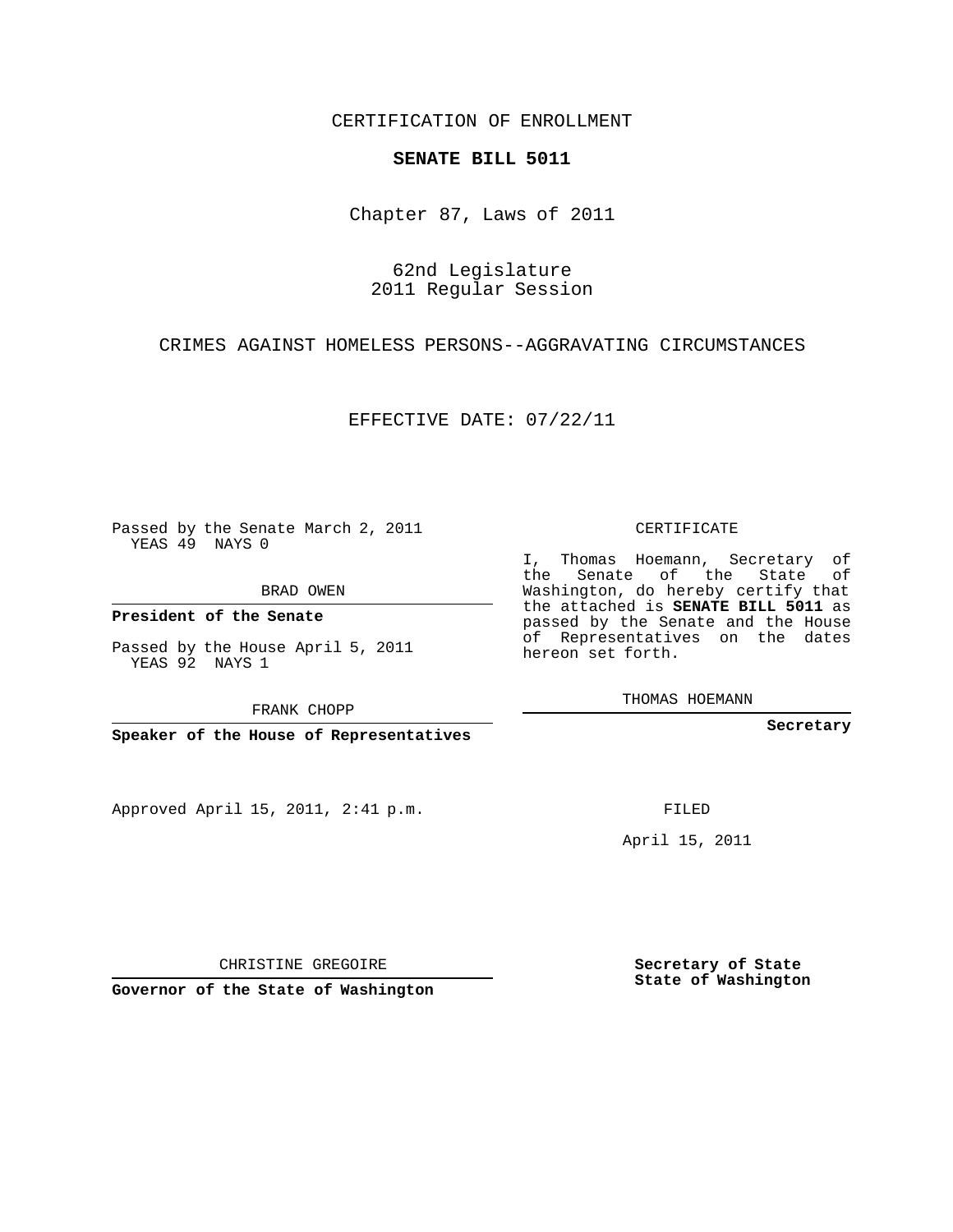## **SENATE BILL 5011** \_\_\_\_\_\_\_\_\_\_\_\_\_\_\_\_\_\_\_\_\_\_\_\_\_\_\_\_\_\_\_\_\_\_\_\_\_\_\_\_\_\_\_\_\_

\_\_\_\_\_\_\_\_\_\_\_\_\_\_\_\_\_\_\_\_\_\_\_\_\_\_\_\_\_\_\_\_\_\_\_\_\_\_\_\_\_\_\_\_\_

Passed Legislature - 2011 Regular Session

**State of Washington 62nd Legislature 2011 Regular Session By** Senators White, Kohl-Welles, Murray, Chase, Nelson, and McAuliffe Read first time 01/10/11. Referred to Committee on Judiciary.

 AN ACT Relating to victimization of homeless persons; and reenacting and amending RCW 9.94A.535 and 9.94A.030.

BE IT ENACTED BY THE LEGISLATURE OF THE STATE OF WASHINGTON:

 **Sec. 1.** RCW 9.94A.535 and 2010 c 274 s 402, 2010 c 227 s 10, and 2010 c 9 s 4 are each reenacted and amended to read as follows:

 The court may impose a sentence outside the standard sentence range for an offense if it finds, considering the purpose of this chapter, that there are substantial and compelling reasons justifying an exceptional sentence. Facts supporting aggravated sentences, other than the fact of a prior conviction, shall be determined pursuant to the provisions of RCW 9.94A.537.

 Whenever a sentence outside the standard sentence range is imposed, the court shall set forth the reasons for its decision in written findings of fact and conclusions of law. A sentence outside the standard sentence range shall be a determinate sentence.

 If the sentencing court finds that an exceptional sentence outside the standard sentence range should be imposed, the sentence is subject to review only as provided for in RCW 9.94A.585(4).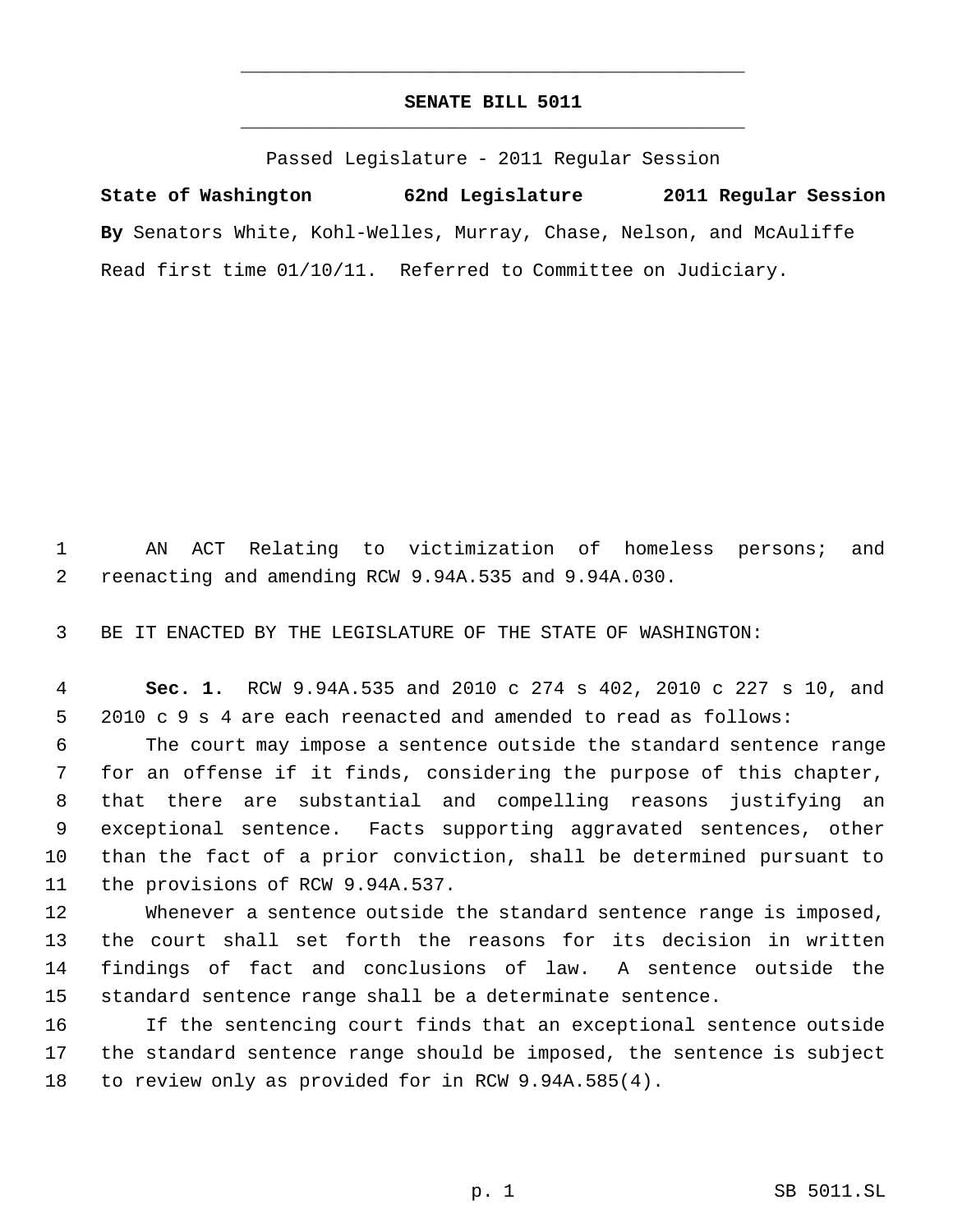A departure from the standards in RCW 9.94A.589 (1) and (2) governing whether sentences are to be served consecutively or concurrently is an exceptional sentence subject to the limitations in this section, and may be appealed by the offender or the state as set forth in RCW 9.94A.585 (2) through (6).

(1) Mitigating Circumstances - Court to Consider

 The court may impose an exceptional sentence below the standard range if it finds that mitigating circumstances are established by a preponderance of the evidence. The following are illustrative only and are not intended to be exclusive reasons for exceptional sentences.

 (a) To a significant degree, the victim was an initiator, willing participant, aggressor, or provoker of the incident.

 (b) Before detection, the defendant compensated, or made a good faith effort to compensate, the victim of the criminal conduct for any damage or injury sustained.

 (c) The defendant committed the crime under duress, coercion, threat, or compulsion insufficient to constitute a complete defense but which significantly affected his or her conduct.

 (d) The defendant, with no apparent predisposition to do so, was induced by others to participate in the crime.

 (e) The defendant's capacity to appreciate the wrongfulness of his or her conduct, or to conform his or her conduct to the requirements of the law, was significantly impaired. Voluntary use of drugs or alcohol is excluded.

 (f) The offense was principally accomplished by another person and the defendant manifested extreme caution or sincere concern for the safety or well-being of the victim.

 (g) The operation of the multiple offense policy of RCW 9.94A.589 results in a presumptive sentence that is clearly excessive in light of the purpose of this chapter, as expressed in RCW 9.94A.010.

 (h) The defendant or the defendant's children suffered a continuing pattern of physical or sexual abuse by the victim of the offense and the offense is a response to that abuse.

 (i) The defendant was making a good faith effort to obtain or provide medical assistance for someone who is experiencing a drug-related overdose.

(j) The current offense involved domestic violence, as defined in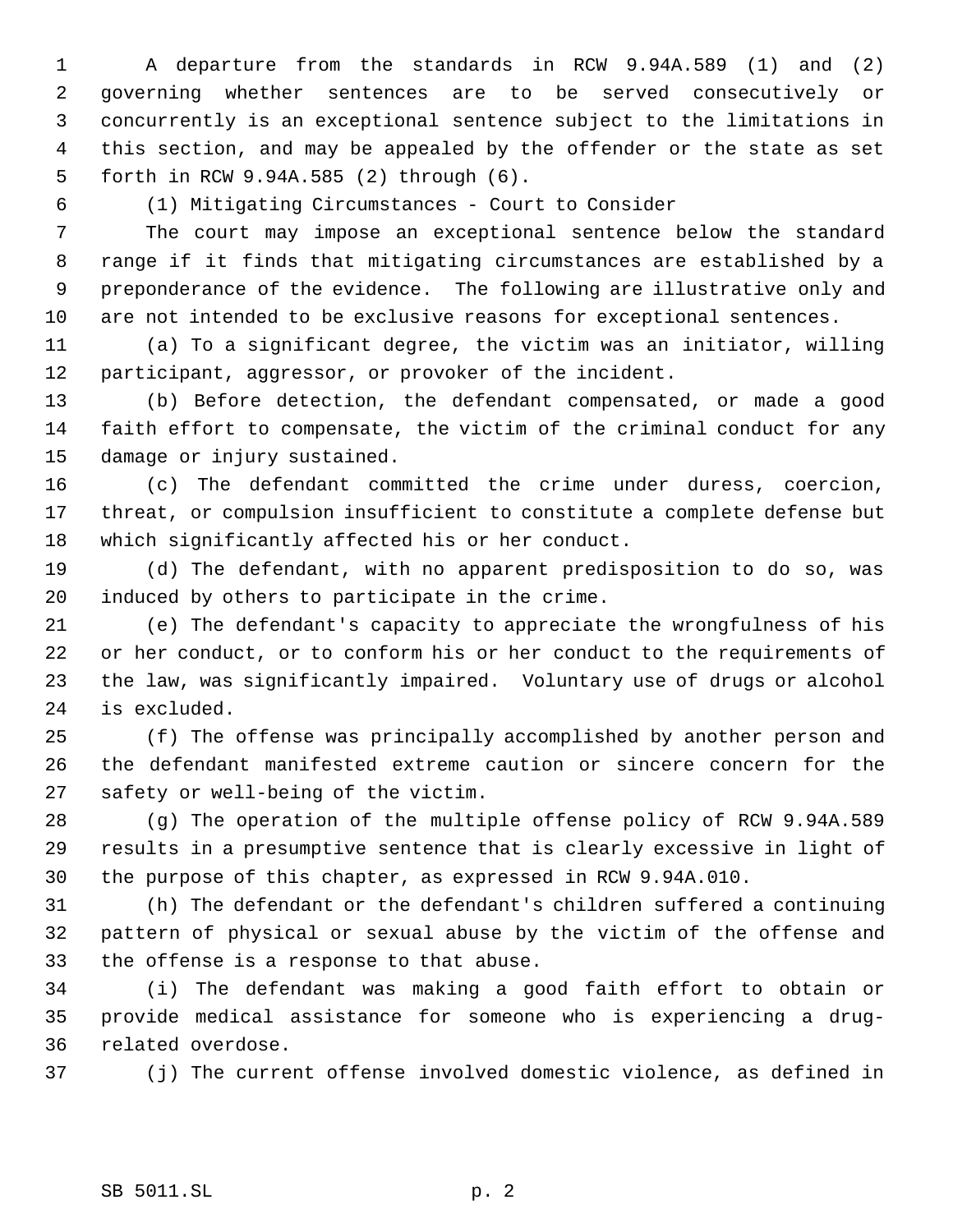RCW 10.99.020, and the defendant suffered a continuing pattern of coercion, control, or abuse by the victim of the offense and the offense is a response to that coercion, control, or abuse.

 (2) Aggravating Circumstances - Considered and Imposed by the Court The trial court may impose an aggravated exceptional sentence without a finding of fact by a jury under the following circumstances:

 (a) The defendant and the state both stipulate that justice is best served by the imposition of an exceptional sentence outside the standard range, and the court finds the exceptional sentence to be consistent with and in furtherance of the interests of justice and the purposes of the sentencing reform act.

 (b) The defendant's prior unscored misdemeanor or prior unscored foreign criminal history results in a presumptive sentence that is clearly too lenient in light of the purpose of this chapter, as expressed in RCW 9.94A.010.

 (c) The defendant has committed multiple current offenses and the defendant's high offender score results in some of the current offenses going unpunished.

 (d) The failure to consider the defendant's prior criminal history which was omitted from the offender score calculation pursuant to RCW 9.94A.525 results in a presumptive sentence that is clearly too lenient.

 (3) Aggravating Circumstances - Considered by a Jury -Imposed by the Court

 Except for circumstances listed in subsection (2) of this section, the following circumstances are an exclusive list of factors that can support a sentence above the standard range. Such facts should be determined by procedures specified in RCW 9.94A.537.

 (a) The defendant's conduct during the commission of the current offense manifested deliberate cruelty to the victim.

 (b) The defendant knew or should have known that the victim of the current offense was particularly vulnerable or incapable of resistance.

 (c) The current offense was a violent offense, and the defendant knew that the victim of the current offense was pregnant.

 (d) The current offense was a major economic offense or series of offenses, so identified by a consideration of any of the following factors: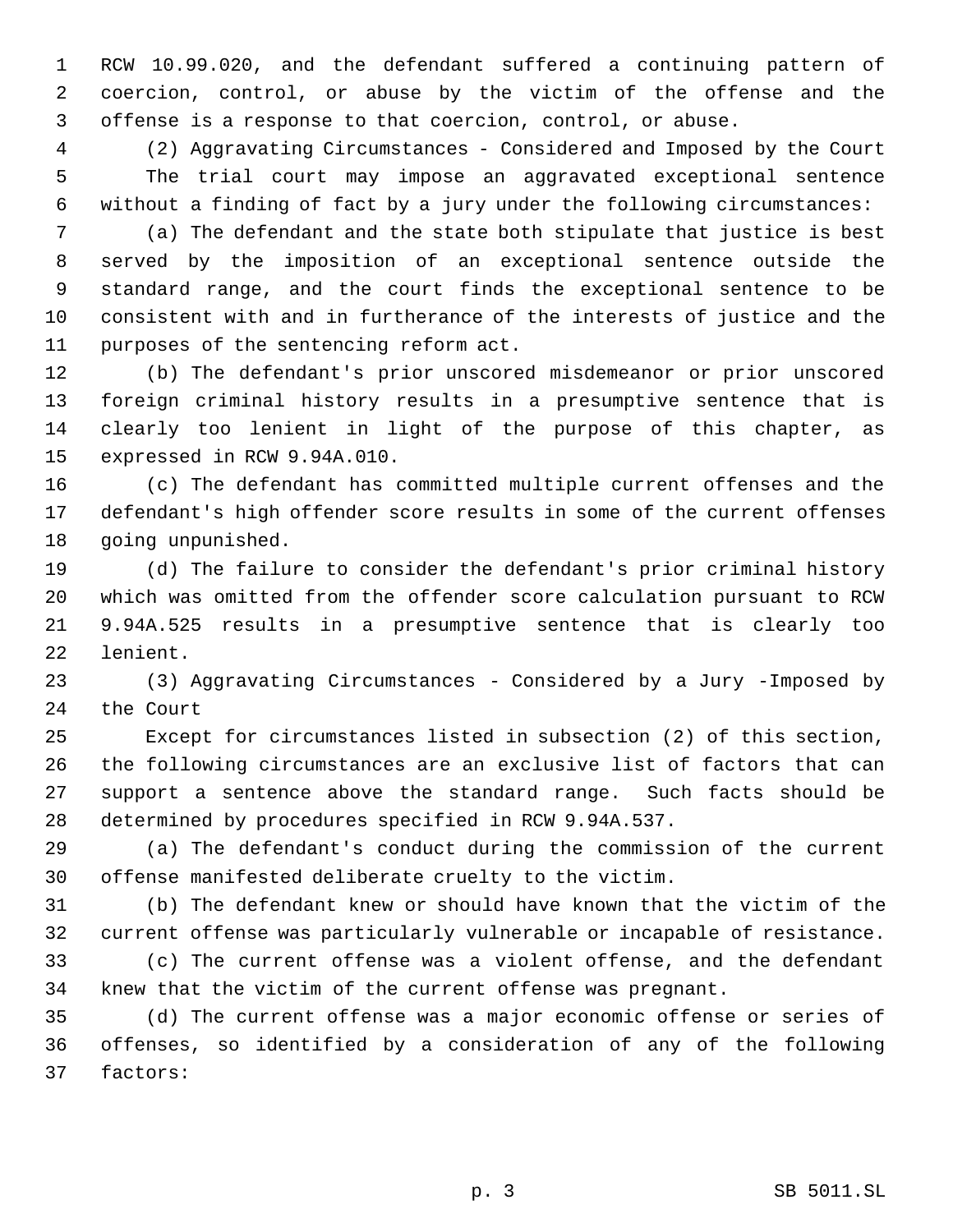(i) The current offense involved multiple victims or multiple incidents per victim;

 (ii) The current offense involved attempted or actual monetary loss substantially greater than typical for the offense;

 (iii) The current offense involved a high degree of sophistication or planning or occurred over a lengthy period of time; or

 (iv) The defendant used his or her position of trust, confidence, or fiduciary responsibility to facilitate the commission of the current offense.

 (e) The current offense was a major violation of the Uniform Controlled Substances Act, chapter 69.50 RCW (VUCSA), related to trafficking in controlled substances, which was more onerous than the typical offense of its statutory definition: The presence of ANY of the following may identify a current offense as a major VUCSA:

 (i) The current offense involved at least three separate transactions in which controlled substances were sold, transferred, or possessed with intent to do so;

 (ii) The current offense involved an attempted or actual sale or transfer of controlled substances in quantities substantially larger than for personal use;

 (iii) The current offense involved the manufacture of controlled substances for use by other parties;

 (iv) The circumstances of the current offense reveal the offender to have occupied a high position in the drug distribution hierarchy;

 (v) The current offense involved a high degree of sophistication or planning, occurred over a lengthy period of time, or involved a broad geographic area of disbursement; or

 (vi) The offender used his or her position or status to facilitate the commission of the current offense, including positions of trust, confidence or fiduciary responsibility (e.g., pharmacist, physician, or other medical professional).

 (f) The current offense included a finding of sexual motivation pursuant to RCW 9.94A.835.

 (g) The offense was part of an ongoing pattern of sexual abuse of the same victim under the age of eighteen years manifested by multiple incidents over a prolonged period of time.

 (h) The current offense involved domestic violence, as defined in RCW 10.99.020, and one or more of the following was present: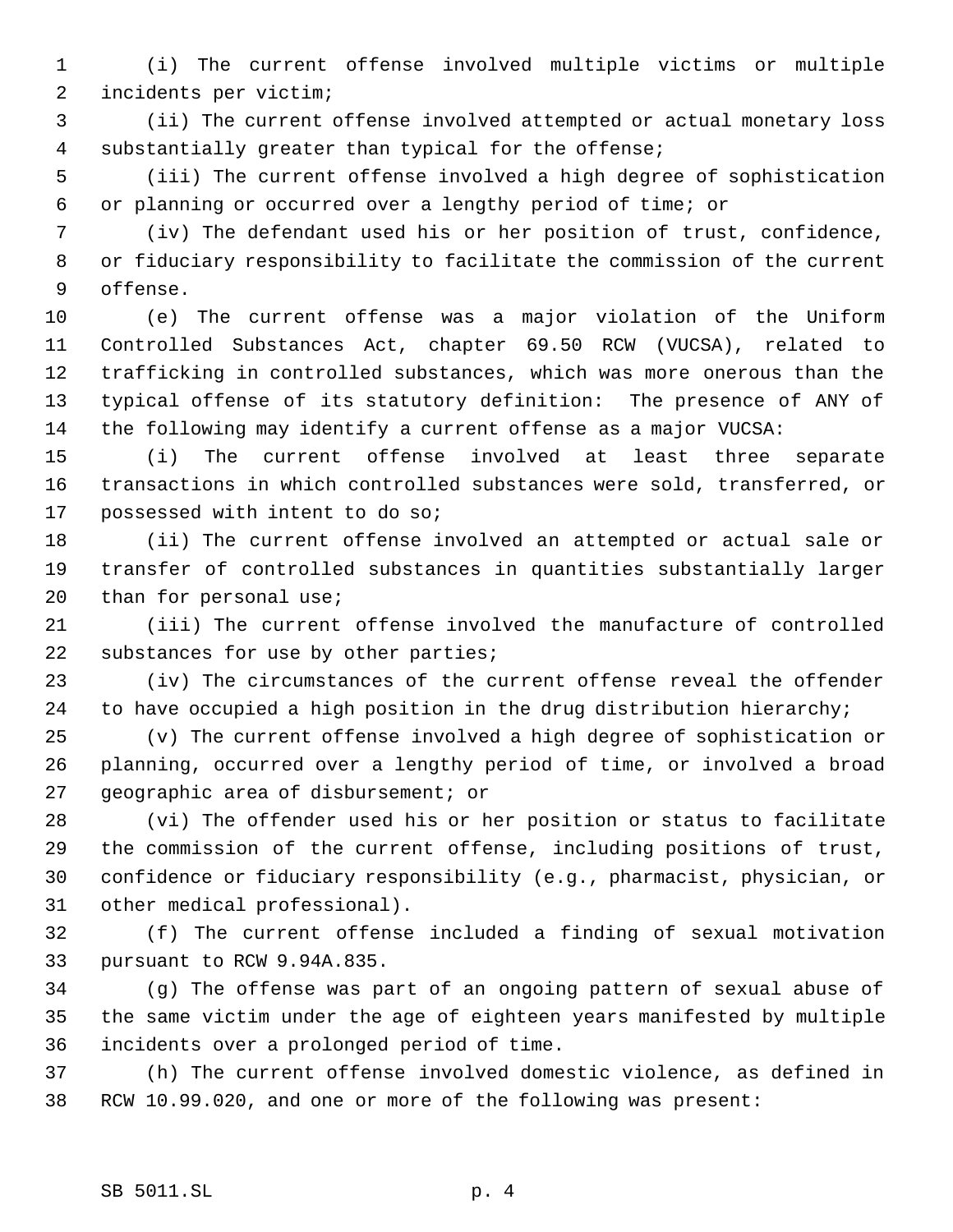(i) The offense was part of an ongoing pattern of psychological, physical, or sexual abuse of a victim or multiple victims manifested by multiple incidents over a prolonged period of time;

 (ii) The offense occurred within sight or sound of the victim's or the offender's minor children under the age of eighteen years; or

 (iii) The offender's conduct during the commission of the current offense manifested deliberate cruelty or intimidation of the victim.

 (i) The offense resulted in the pregnancy of a child victim of rape.

 (j) The defendant knew that the victim of the current offense was a youth who was not residing with a legal custodian and the defendant established or promoted the relationship for the primary purpose of victimization.

 (k) The offense was committed with the intent to obstruct or impair human or animal health care or agricultural or forestry research or commercial production.

 (l) The current offense is trafficking in the first degree or trafficking in the second degree and any victim was a minor at the time of the offense.

 (m) The offense involved a high degree of sophistication or planning.

 (n) The defendant used his or her position of trust, confidence, or fiduciary responsibility to facilitate the commission of the current offense.

 (o) The defendant committed a current sex offense, has a history of sex offenses, and is not amenable to treatment.

(p) The offense involved an invasion of the victim's privacy.

 (q) The defendant demonstrated or displayed an egregious lack of remorse.

 (r) The offense involved a destructive and foreseeable impact on persons other than the victim.

 (s) The defendant committed the offense to obtain or maintain his or her membership or to advance his or her position in the hierarchy of an organization, association, or identifiable group.

 (t) The defendant committed the current offense shortly after being released from incarceration.

(u) The current offense is a burglary and the victim of the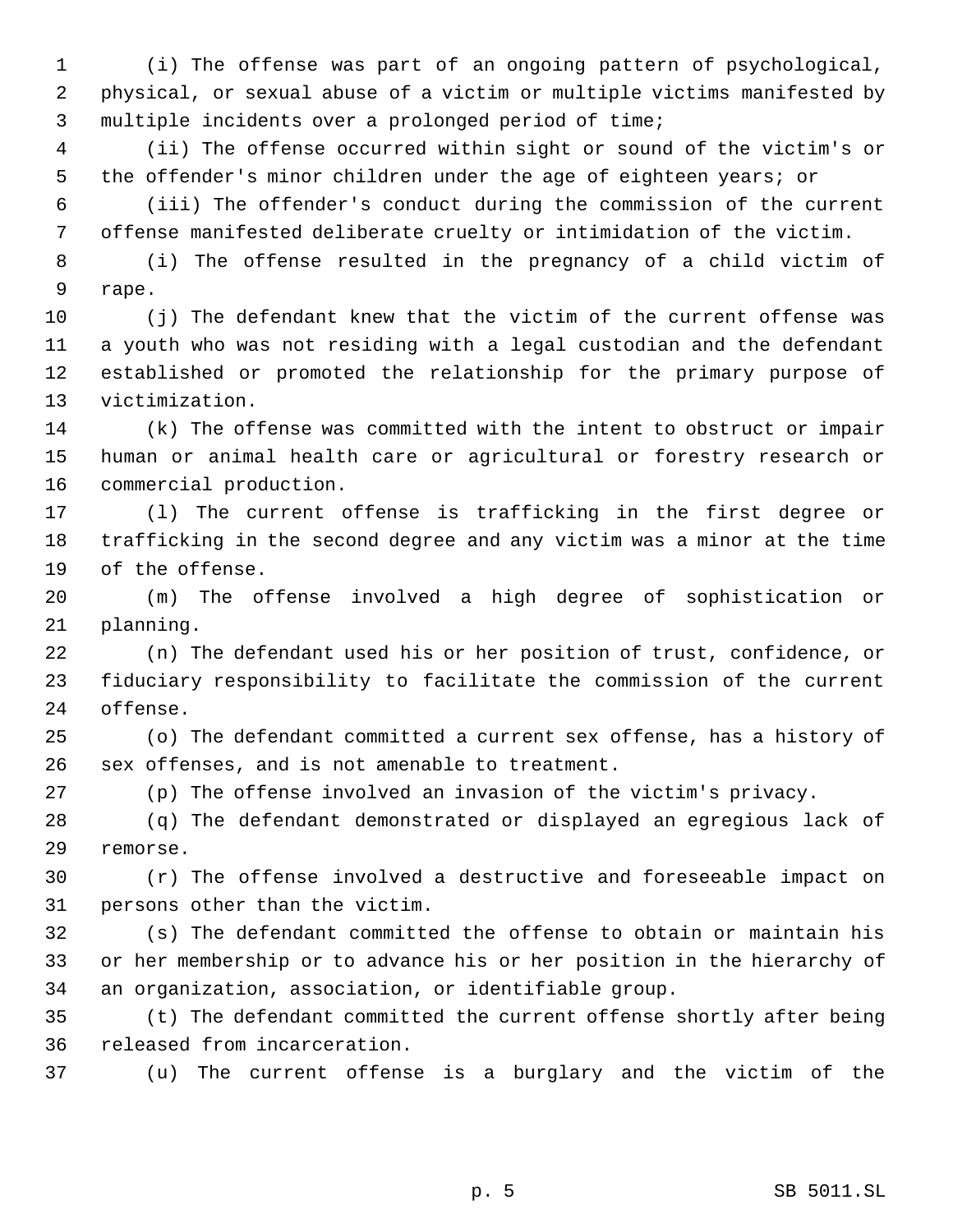burglary was present in the building or residence when the crime was committed.

 (v) The offense was committed against a law enforcement officer who was performing his or her official duties at the time of the offense, the offender knew that the victim was a law enforcement officer, and the victim's status as a law enforcement officer is not an element of the offense.

 (w) The defendant committed the offense against a victim who was acting as a good samaritan.

 (x) The defendant committed the offense against a public official or officer of the court in retaliation of the public official's performance of his or her duty to the criminal justice system.

 (y) The victim's injuries substantially exceed the level of bodily harm necessary to satisfy the elements of the offense. This aggravator is not an exception to RCW 9.94A.530(2).

 (z)(i)(A) The current offense is theft in the first degree, theft in the second degree, possession of stolen property in the first degree, or possession of stolen property in the second degree; (B) the stolen property involved is metal property; and (C) the property damage to the victim caused in the course of the theft of metal property is more than three times the value of the stolen metal property, or the theft of the metal property creates a public hazard.

 (ii) For purposes of this subsection, "metal property" means commercial metal property, private metal property, or nonferrous metal property, as defined in RCW 19.290.010.

 (aa) The defendant committed the offense with the intent to directly or indirectly cause any benefit, aggrandizement, gain, profit, or other advantage to or for a criminal street gang as defined in RCW 9.94A.030, its reputation, influence, or membership.

 (bb) The current offense involved paying to view, over the internet in violation of RCW 9.68A.075, depictions of a minor engaged in an act of sexually explicit conduct as defined in RCW 9.68A.011(4) (a) through (g).

 (cc) The offense was intentionally committed because the defendant perceived the victim to be homeless, as defined in RCW 9.94A.030.

**Sec. 2.** RCW 9.94A.030 and 2010 c 274 s 401, 2010 c 267 s 9, 2010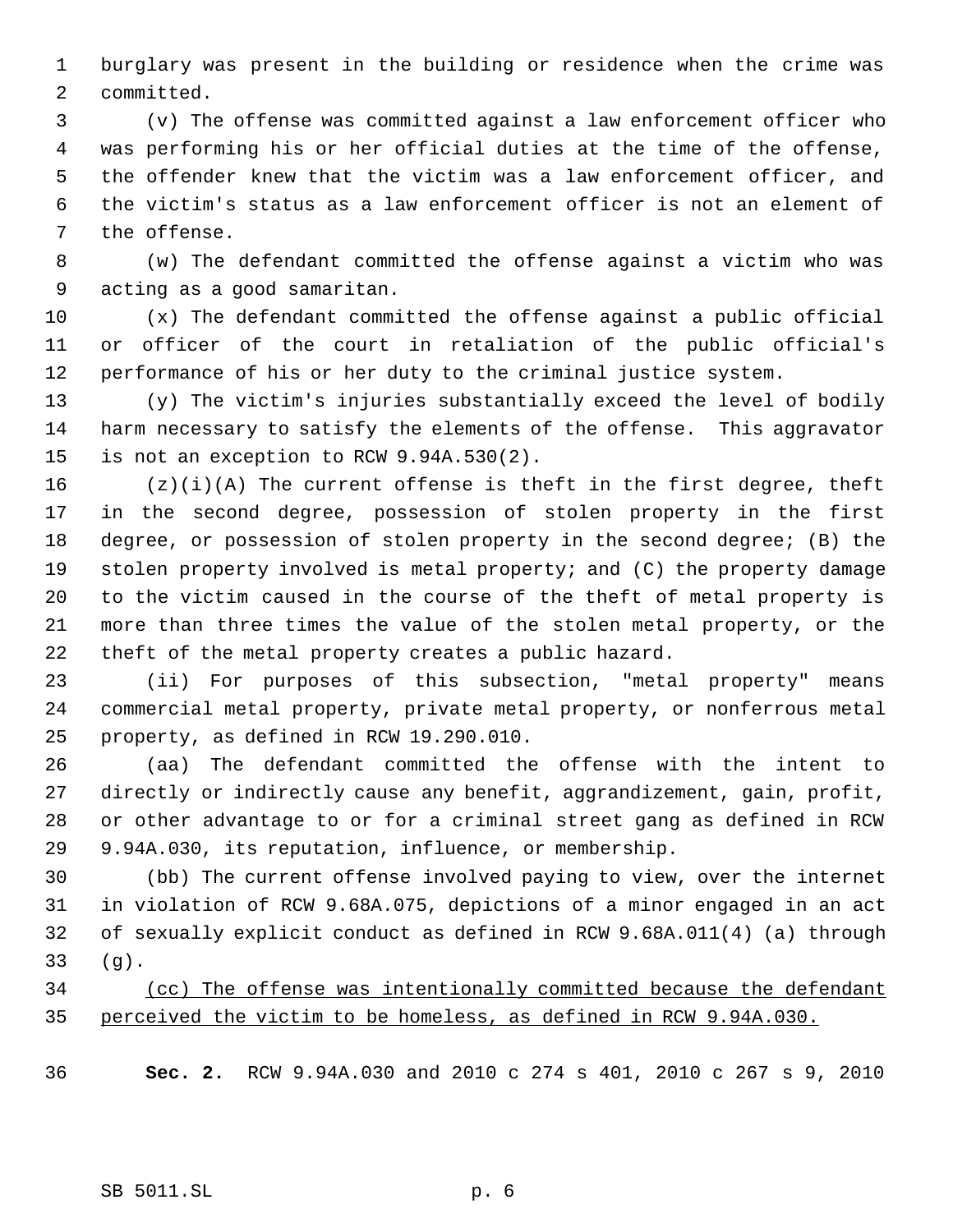c 227 s 11, and 2010 c 224 s 1 are each reenacted and amended to read as follows:

 Unless the context clearly requires otherwise, the definitions in this section apply throughout this chapter.

 (1) "Board" means the indeterminate sentence review board created under chapter 9.95 RCW.

 (2) "Collect," or any derivative thereof, "collect and remit," or "collect and deliver," when used with reference to the department, means that the department, either directly or through a collection agreement authorized by RCW 9.94A.760, is responsible for monitoring and enforcing the offender's sentence with regard to the legal financial obligation, receiving payment thereof from the offender, and, consistent with current law, delivering daily the entire payment to the superior court clerk without depositing it in a departmental account.

(3) "Commission" means the sentencing guidelines commission.

 (4) "Community corrections officer" means an employee of the department who is responsible for carrying out specific duties in supervision of sentenced offenders and monitoring of sentence conditions.

 (5) "Community custody" means that portion of an offender's sentence of confinement in lieu of earned release time or imposed as part of a sentence under this chapter and served in the community subject to controls placed on the offender's movement and activities by the department.

 (6) "Community protection zone" means the area within eight hundred eighty feet of the facilities and grounds of a public or private school.

 (7) "Community restitution" means compulsory service, without compensation, performed for the benefit of the community by the offender.

(8) "Confinement" means total or partial confinement.

 (9) "Conviction" means an adjudication of guilt pursuant to Title 10 or 13 RCW and includes a verdict of guilty, a finding of guilty, and acceptance of a plea of guilty.

 (10) "Crime-related prohibition" means an order of a court prohibiting conduct that directly relates to the circumstances of the crime for which the offender has been convicted, and shall not be construed to mean orders directing an offender affirmatively to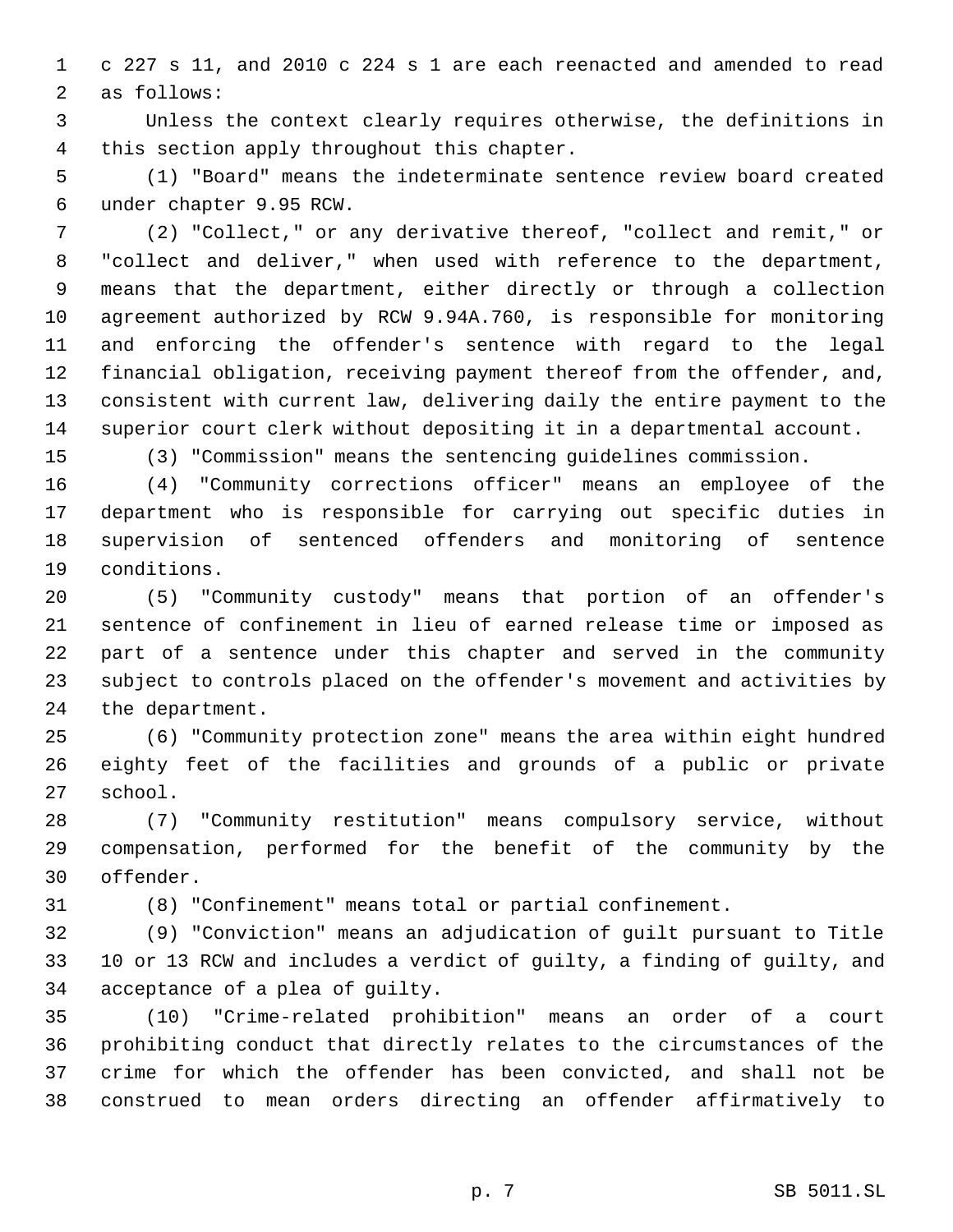participate in rehabilitative programs or to otherwise perform affirmative conduct. However, affirmative acts necessary to monitor compliance with the order of a court may be required by the department.

 (11) "Criminal history" means the list of a defendant's prior convictions and juvenile adjudications, whether in this state, in federal court, or elsewhere.

 (a) The history shall include, where known, for each conviction (i) whether the defendant has been placed on probation and the length and 9 terms thereof; and (ii) whether the defendant has been incarcerated and the length of incarceration.

 (b) A conviction may be removed from a defendant's criminal history only if it is vacated pursuant to RCW 9.96.060, 9.94A.640, 9.95.240, or a similar out-of-state statute, or if the conviction has been vacated pursuant to a governor's pardon.

 (c) The determination of a defendant's criminal history is distinct from the determination of an offender score. A prior conviction that was not included in an offender score calculated pursuant to a former version of the sentencing reform act remains part of the defendant's criminal history.

 (12) "Criminal street gang" means any ongoing organization, association, or group of three or more persons, whether formal or informal, having a common name or common identifying sign or symbol, having as one of its primary activities the commission of criminal acts, and whose members or associates individually or collectively engage in or have engaged in a pattern of criminal street gang activity. This definition does not apply to employees engaged in concerted activities for their mutual aid and protection, or to the activities of labor and bona fide nonprofit organizations or their members or agents.

 (13) "Criminal street gang associate or member" means any person who actively participates in any criminal street gang and who intentionally promotes, furthers, or assists in any criminal act by the criminal street gang.

 (14) "Criminal street gang-related offense" means any felony or misdemeanor offense, whether in this state or elsewhere, that is committed for the benefit of, at the direction of, or in association with any criminal street gang, or is committed with the intent to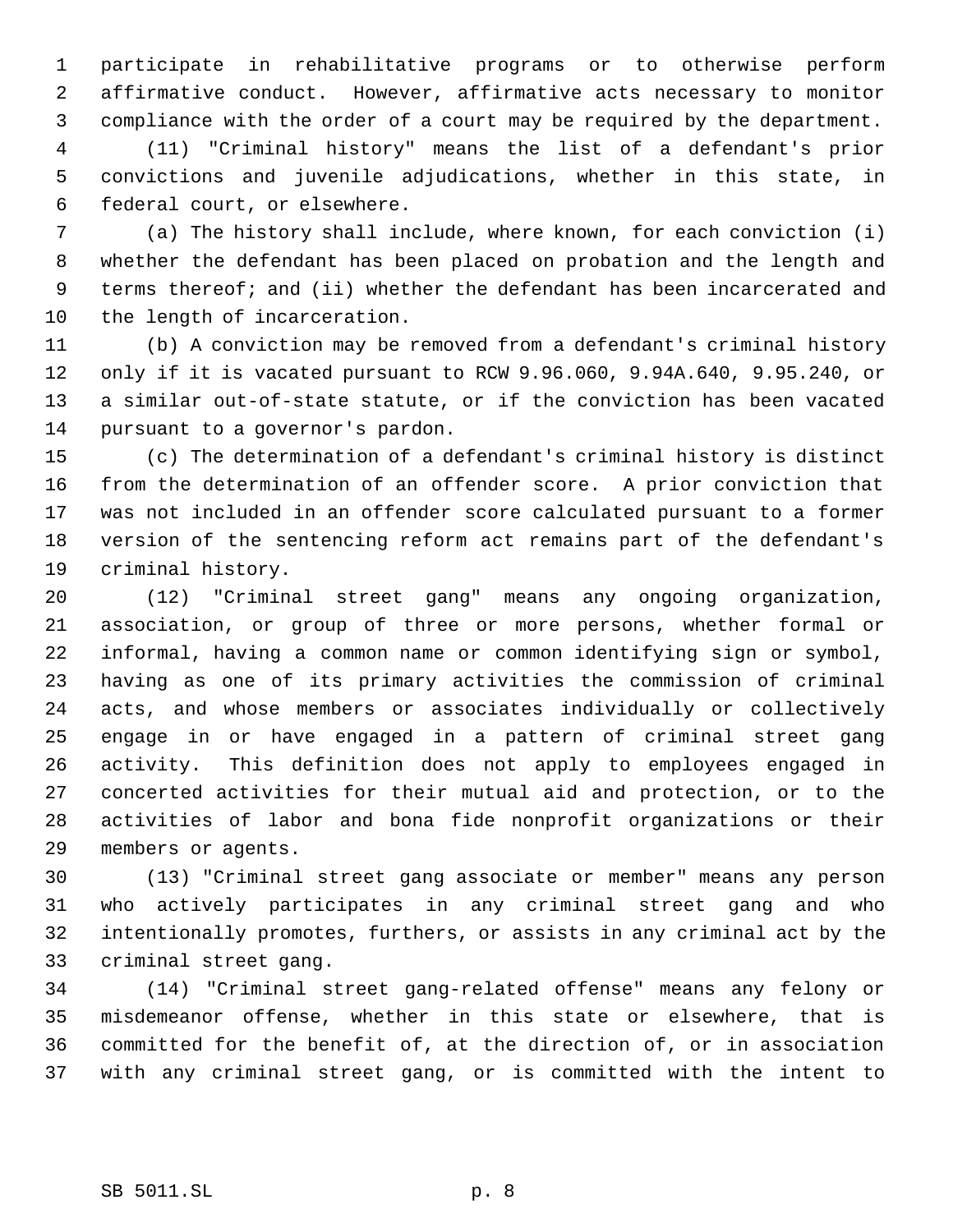promote, further, or assist in any criminal conduct by the gang, or is committed for one or more of the following reasons:

(a) To gain admission, prestige, or promotion within the gang;

 (b) To increase or maintain the gang's size, membership, prestige, dominance, or control in any geographical area;

 (c) To exact revenge or retribution for the gang or any member of the gang;

 (d) To obstruct justice, or intimidate or eliminate any witness against the gang or any member of the gang;

 (e) To directly or indirectly cause any benefit, aggrandizement, gain, profit, or other advantage for the gang, its reputation, influence, or membership; or

 (f) To provide the gang with any advantage in, or any control or dominance over any criminal market sector, including, but not limited to, manufacturing, delivering, or selling any controlled substance (chapter 69.50 RCW); arson (chapter 9A.48 RCW); trafficking in stolen property (chapter 9A.82 RCW); promoting prostitution (chapter 9A.88 RCW); human trafficking (RCW 9A.40.100); or promoting pornography (chapter 9.68 RCW).

 (15) "Day fine" means a fine imposed by the sentencing court that equals the difference between the offender's net daily income and the reasonable obligations that the offender has for the support of the offender and any dependents.

 (16) "Day reporting" means a program of enhanced supervision designed to monitor the offender's daily activities and compliance with sentence conditions, and in which the offender is required to report daily to a specific location designated by the department or the sentencing court.

(17) "Department" means the department of corrections.

 (18) "Determinate sentence" means a sentence that states with exactitude the number of actual years, months, or days of total confinement, of partial confinement, of community custody, the number of actual hours or days of community restitution work, or dollars or terms of a legal financial obligation. The fact that an offender through earned release can reduce the actual period of confinement shall not affect the classification of the sentence as a determinate sentence.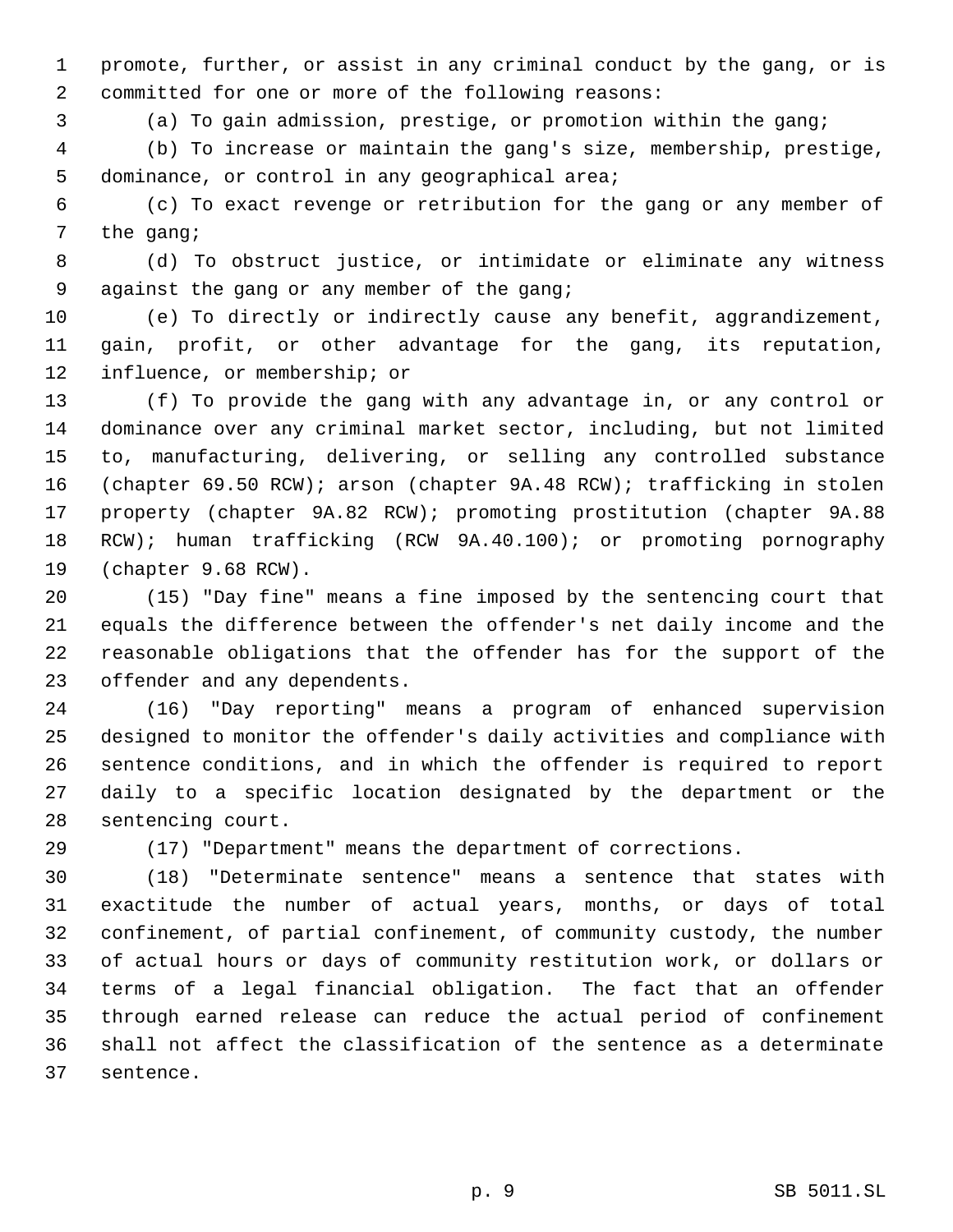(19) "Disposable earnings" means that part of the earnings of an offender remaining after the deduction from those earnings of any amount required by law to be withheld. For the purposes of this definition, "earnings" means compensation paid or payable for personal services, whether denominated as wages, salary, commission, bonuses, or otherwise, and, notwithstanding any other provision of law making the payments exempt from garnishment, attachment, or other process to satisfy a court-ordered legal financial obligation, specifically includes periodic payments pursuant to pension or retirement programs, or insurance policies of any type, but does not include payments made under Title 50 RCW, except as provided in RCW 50.40.020 and 50.40.050, or Title 74 RCW.

 (20) "Domestic violence" has the same meaning as defined in RCW 10.99.020 and 26.50.010.

 (21) "Drug offender sentencing alternative" is a sentencing option available to persons convicted of a felony offense other than a violent offense or a sex offense and who are eligible for the option under RCW 9.94A.660.

(22) "Drug offense" means:

 (a) Any felony violation of chapter 69.50 RCW except possession of a controlled substance (RCW 69.50.4013) or forged prescription for a controlled substance (RCW 69.50.403);

 (b) Any offense defined as a felony under federal law that relates to the possession, manufacture, distribution, or transportation of a controlled substance; or

 (c) Any out-of-state conviction for an offense that under the laws of this state would be a felony classified as a drug offense under (a) of this subsection.

 (23) "Earned release" means earned release from confinement as provided in RCW 9.94A.728.

(24) "Escape" means:

 (a) Sexually violent predator escape (RCW 9A.76.115), escape in the first degree (RCW 9A.76.110), escape in the second degree (RCW 9A.76.120), willful failure to return from furlough (RCW 72.66.060), willful failure to return from work release (RCW 72.65.070), or willful failure to be available for supervision by the department while in community custody (RCW 72.09.310); or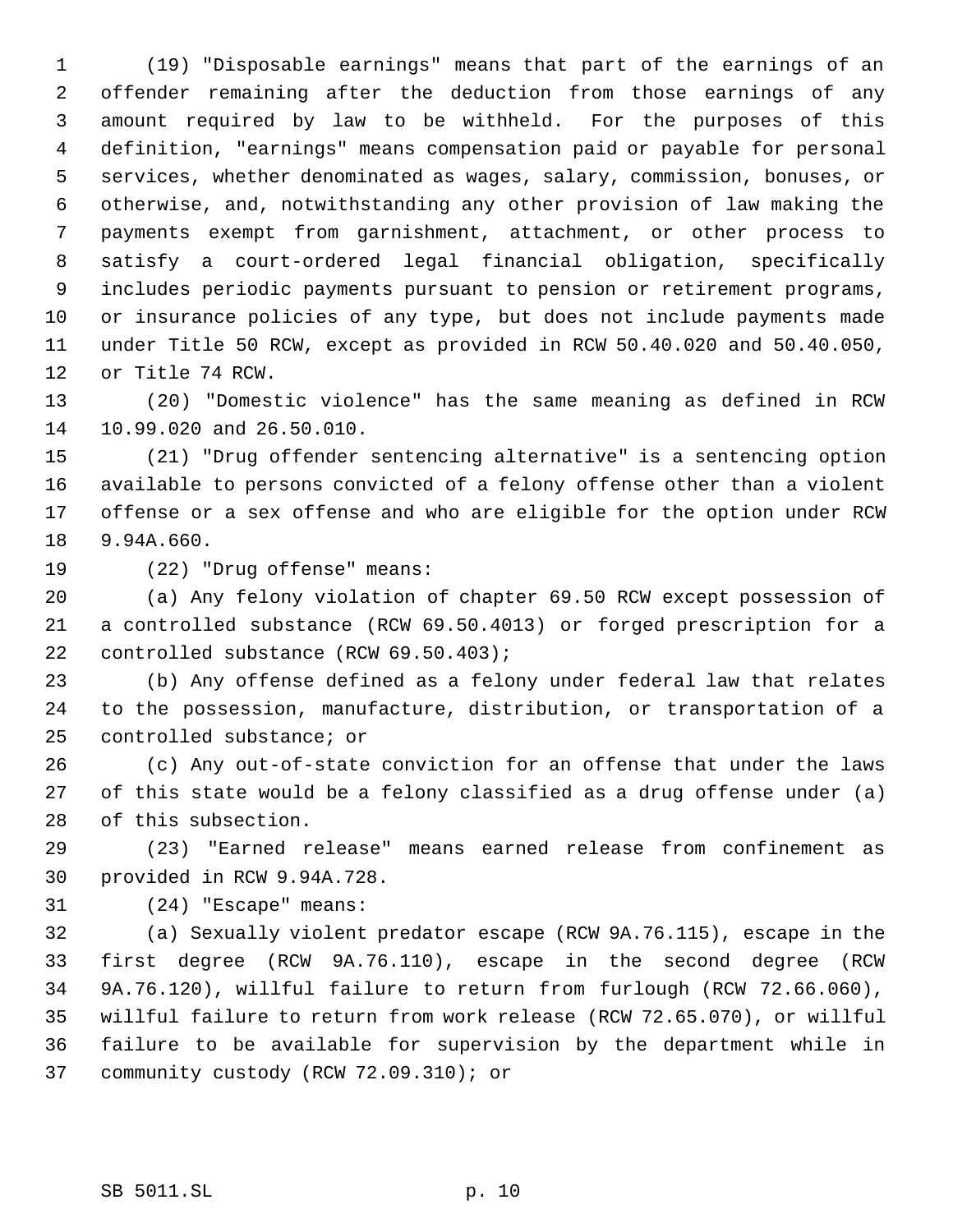(b) Any federal or out-of-state conviction for an offense that under the laws of this state would be a felony classified as an escape under (a) of this subsection.

(25) "Felony traffic offense" means:

 (a) Vehicular homicide (RCW 46.61.520), vehicular assault (RCW 46.61.522), eluding a police officer (RCW 46.61.024), felony hit-and- run injury-accident (RCW 46.52.020(4)), felony driving while under the influence of intoxicating liquor or any drug (RCW 46.61.502(6)), or felony physical control of a vehicle while under the influence of intoxicating liquor or any drug (RCW 46.61.504(6)); or

 (b) Any federal or out-of-state conviction for an offense that under the laws of this state would be a felony classified as a felony traffic offense under (a) of this subsection.

 (26) "Fine" means a specific sum of money ordered by the sentencing court to be paid by the offender to the court over a specific period of time.

 (27) "First-time offender" means any person who has no prior convictions for a felony and is eligible for the first-time offender waiver under RCW 9.94A.650.

 (28) "Home detention" means a program of partial confinement available to offenders wherein the offender is confined in a private residence subject to electronic surveillance.

23 (29) "Homelessness" or "homeless" means a condition where an 24 individual lacks a fixed, regular, and adequate nighttime residence and who has a primary nighttime residence that is:

 (a) A supervised, publicly or privately operated shelter designed 27 to provide temporary living accommodations;

 (b) A public or private place not designed for, or ordinarily used as, a regular sleeping accommodation for human beings; or

 (c) A private residence where the individual stays as a transient invitee.

 (30) "Legal financial obligation" means a sum of money that is ordered by a superior court of the state of Washington for legal financial obligations which may include restitution to the victim, statutorily imposed crime victims' compensation fees as assessed pursuant to RCW 7.68.035, court costs, county or interlocal drug funds, court-appointed attorneys' fees, and costs of defense, fines, and any other financial obligation that is assessed to the offender as a result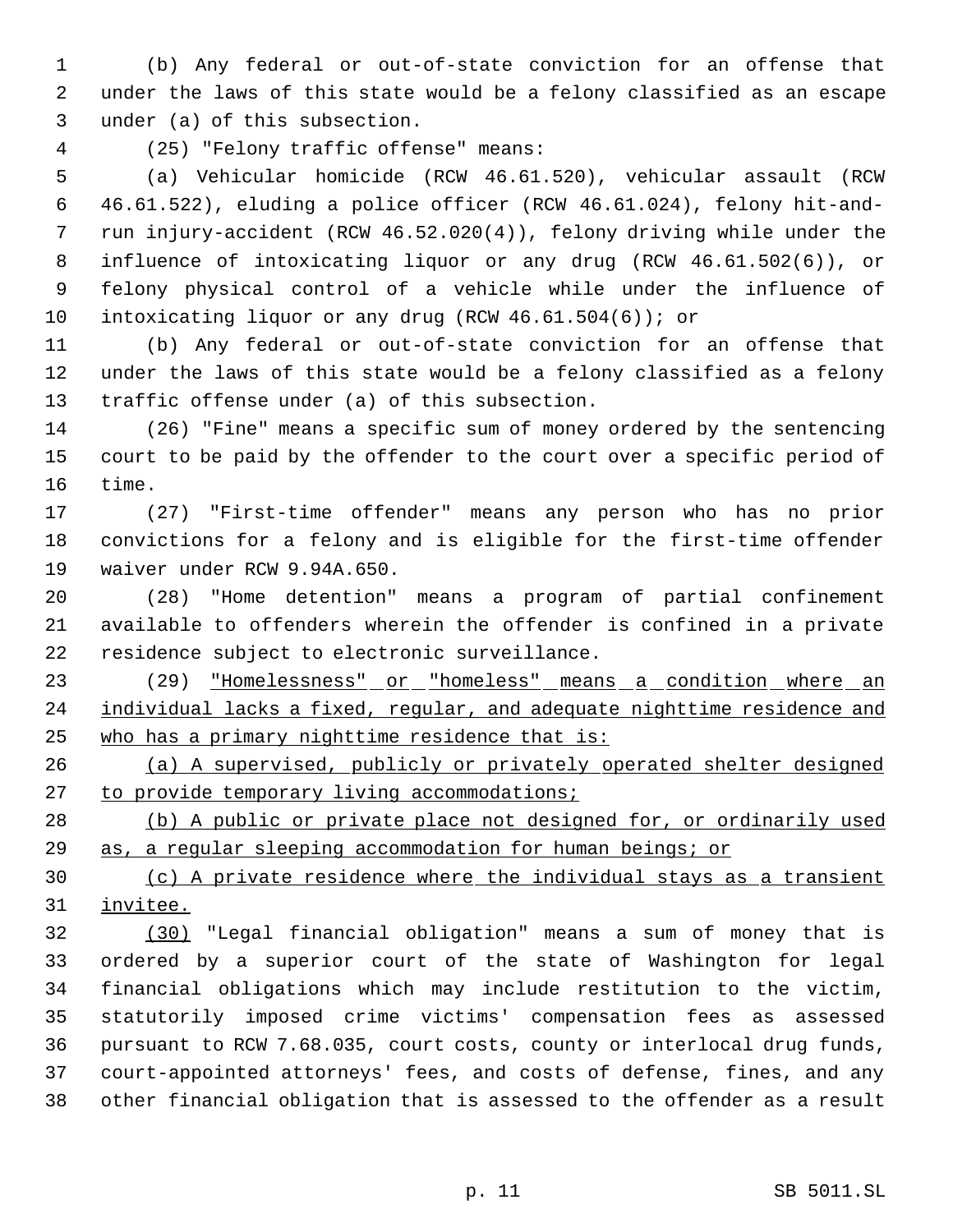of a felony conviction. Upon conviction for vehicular assault while under the influence of intoxicating liquor or any drug, RCW 46.61.522(1)(b), or vehicular homicide while under the influence of intoxicating liquor or any drug, RCW 46.61.520(1)(a), legal financial obligations may also include payment to a public agency of the expense of an emergency response to the incident resulting in the conviction, subject to RCW 38.52.430.

8 (( $(30)$ )) (31) "Minor child" means a biological or adopted child of the offender who is under age eighteen at the time of the offender's current offense.

11  $((+31))$   $(32)$  "Most serious offense" means any of the following felonies or a felony attempt to commit any of the following felonies:

 (a) Any felony defined under any law as a class A felony or criminal solicitation of or criminal conspiracy to commit a class A felony;

(b) Assault in the second degree;

(c) Assault of a child in the second degree;

18 (d) Child molestation in the second degree;

(e) Controlled substance homicide;

20 (f) Extortion in the first degree;

(g) Incest when committed against a child under age fourteen;

(h) Indecent liberties;

(i) Kidnapping in the second degree;

(j) Leading organized crime;

(k) Manslaughter in the first degree;

(l) Manslaughter in the second degree;

(m) Promoting prostitution in the first degree;

(n) Rape in the third degree;

(o) Robbery in the second degree;

(p) Sexual exploitation;

 (q) Vehicular assault, when caused by the operation or driving of a vehicle by a person while under the influence of intoxicating liquor or any drug or by the operation or driving of a vehicle in a reckless manner;

 (r) Vehicular homicide, when proximately caused by the driving of any vehicle by any person while under the influence of intoxicating liquor or any drug as defined by RCW 46.61.502, or by the operation of any vehicle in a reckless manner;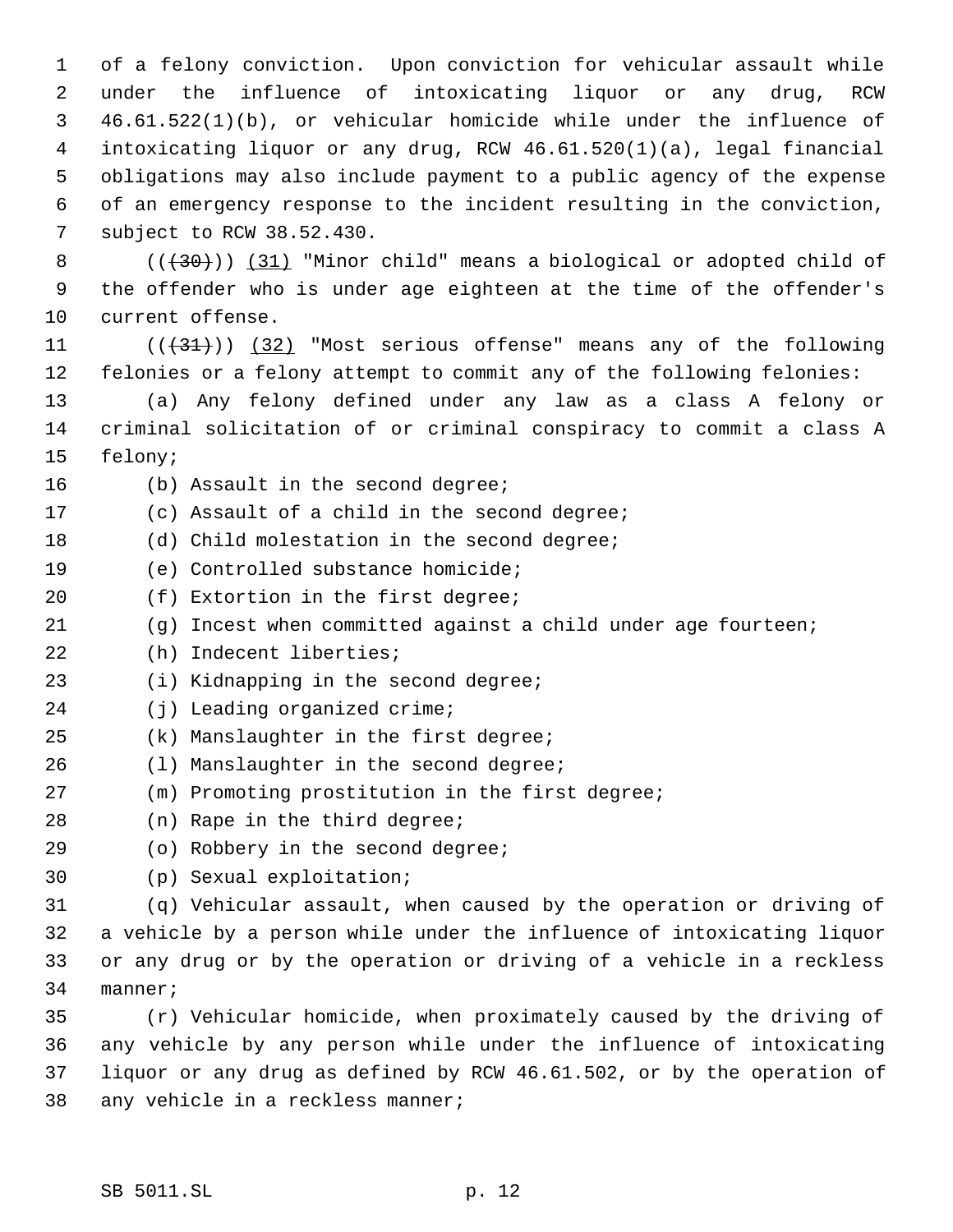(s) Any other class B felony offense with a finding of sexual motivation;

 (t) Any other felony with a deadly weapon verdict under RCW 9.94A.825;

 (u) Any felony offense in effect at any time prior to December 2, 1993, that is comparable to a most serious offense under this subsection, or any federal or out-of-state conviction for an offense that under the laws of this state would be a felony classified as a most serious offense under this subsection;

 (v)(i) A prior conviction for indecent liberties under RCW 9A.88.100(1) (a), (b), and (c), chapter 260, Laws of 1975 1st ex. sess. as it existed until July 1, 1979, RCW 9A.44.100(1) (a), (b), and (c) as it existed from July 1, 1979, until June 11, 1986, and RCW 9A.44.100(1) (a), (b), and (d) as it existed from June 11, 1986, until July 1, 1988; (ii) A prior conviction for indecent liberties under RCW 9A.44.100(1)(c) as it existed from June 11, 1986, until July 1, 1988, if: (A) The crime was committed against a child under the age of fourteen; or (B) the relationship between the victim and perpetrator is included in the definition of indecent liberties under RCW 9A.44.100(1)(c) as it existed from July 1, 1988, through July 27, 1997, or RCW 9A.44.100(1) (d) or (e) as it existed from July 25, 1993, through July 27, 1997;

 (w) Any out-of-state conviction for a felony offense with a finding of sexual motivation if the minimum sentence imposed was ten years or more; provided that the out-of-state felony offense must be comparable to a felony offense under Title 9 or 9A RCW and the out-of-state definition of sexual motivation must be comparable to the definition of sexual motivation contained in this section.

29  $((+32))$   $(33)$  "Nonviolent offense" means an offense which is not a violent offense.

 $((33))$   $(34)$  "Offender" means a person who has committed a felony established by state law and is eighteen years of age or older or is less than eighteen years of age but whose case is under superior court jurisdiction under RCW 13.04.030 or has been transferred by the appropriate juvenile court to a criminal court pursuant to RCW 13.40.110. In addition, for the purpose of community custody requirements under this chapter, "offender" also means a misdemeanor or gross misdemeanor probationer convicted of an offense included in RCW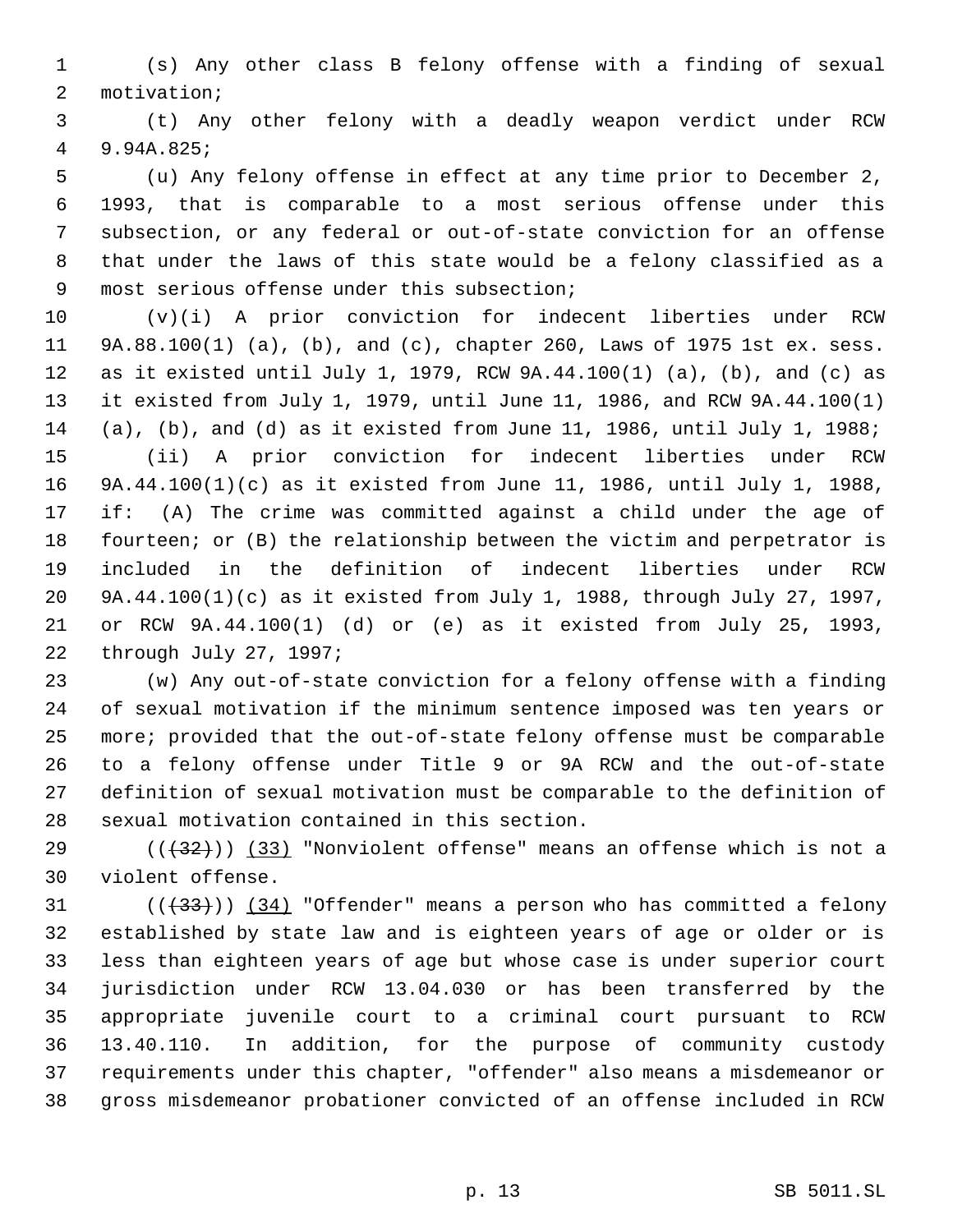9.94A.501(1) and ordered by a superior court to probation under the supervision of the department pursuant to RCW 9.92.060, 9.95.204, or 9.95.210. Throughout this chapter, the terms "offender" and "defendant" are used interchangeably.

 (( $\left(\frac{1}{34}\right)$ ) (35) "Partial confinement" means confinement for no more than one year in a facility or institution operated or utilized under contract by the state or any other unit of government, or, if home detention or work crew has been ordered by the court or home detention has been ordered by the department as part of the parenting program, in an approved residence, for a substantial portion of each day with the balance of the day spent in the community. Partial confinement includes work release, home detention, work crew, and a combination of work crew and home detention.

14  $((+35))$  (36) "Pattern of criminal street gang activity" means:

 (a) The commission, attempt, conspiracy, or solicitation of, or any prior juvenile adjudication of or adult conviction of, two or more of the following criminal street gang-related offenses:

 (i) Any "serious violent" felony offense as defined in this section, excluding Homicide by Abuse (RCW 9A.32.055) and Assault of a Child 1 (RCW 9A.36.120);

 (ii) Any "violent" offense as defined by this section, excluding Assault of a Child 2 (RCW 9A.36.130);

 (iii) Deliver or Possession with Intent to Deliver a Controlled Substance (chapter 69.50 RCW);

 (iv) Any violation of the firearms and dangerous weapon act (chapter 9.41 RCW);

(v) Theft of a Firearm (RCW 9A.56.300);

(vi) Possession of a Stolen Firearm (RCW 9A.56.310);

(vii) Malicious Harassment (RCW 9A.36.080);

 (viii) Harassment where a subsequent violation or deadly threat is made (RCW 9A.46.020(2)(b));

(ix) Criminal Gang Intimidation (RCW 9A.46.120);

 (x) Any felony conviction by a person eighteen years of age or older with a special finding of involving a juvenile in a felony offense under RCW 9.94A.833;

(xi) Residential Burglary (RCW 9A.52.025);

(xii) Burglary 2 (RCW 9A.52.030);

(xiii) Malicious Mischief 1 (RCW 9A.48.070);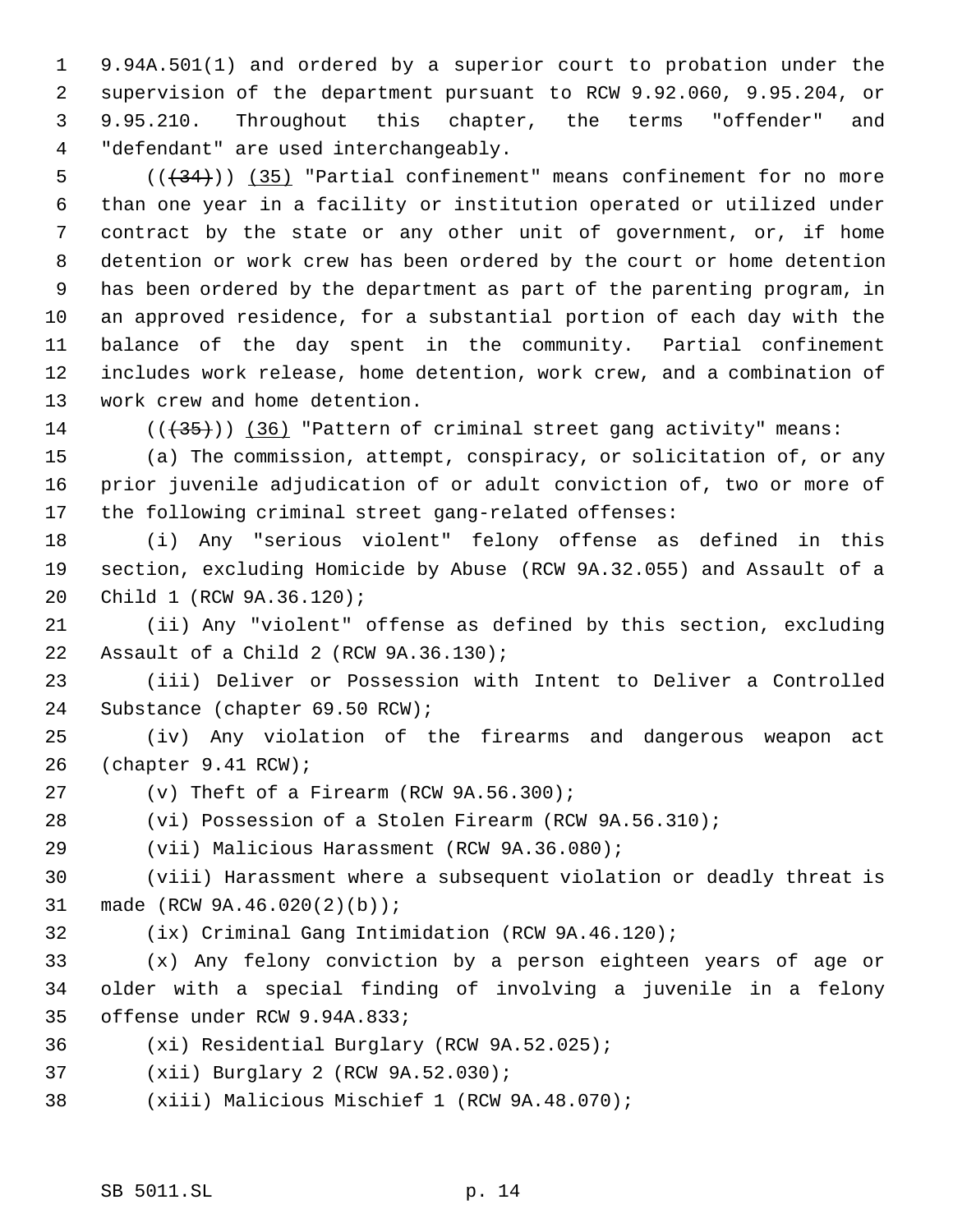- (xiv) Malicious Mischief 2 (RCW 9A.48.080);
- (xv) Theft of a Motor Vehicle (RCW 9A.56.065);
- (xvi) Possession of a Stolen Motor Vehicle (RCW 9A.56.068);
- (xvii) Taking a Motor Vehicle Without Permission 1 (RCW 9A.56.070);

 (xviii) Taking a Motor Vehicle Without Permission 2 (RCW 9A.56.075);

- (xix) Extortion 1 (RCW 9A.56.120);
- (xx) Extortion 2 (RCW 9A.56.130);
- (xxi) Intimidating a Witness (RCW 9A.72.110);
- (xxii) Tampering with a Witness (RCW 9A.72.120);

(xxiii) Reckless Endangerment (RCW 9A.36.050);

- (xxiv) Coercion (RCW 9A.36.070);
- (xxv) Harassment (RCW 9A.46.020); or
- (xxvi) Malicious Mischief 3 (RCW 9A.48.090);

 (b) That at least one of the offenses listed in (a) of this subsection shall have occurred after July 1, 2008;

 (c) That the most recent committed offense listed in (a) of this subsection occurred within three years of a prior offense listed in (a) of this subsection; and

 (d) Of the offenses that were committed in (a) of this subsection, the offenses occurred on separate occasions or were committed by two or more persons.

23  $((+36))$   $(37)$  "Persistent offender" is an offender who:

 (a)(i) Has been convicted in this state of any felony considered a most serious offense; and

 (ii) Has, before the commission of the offense under (a) of this subsection, been convicted as an offender on at least two separate occasions, whether in this state or elsewhere, of felonies that under the laws of this state would be considered most serious offenses and would be included in the offender score under RCW 9.94A.525; provided that of the two or more previous convictions, at least one conviction must have occurred before the commission of any of the other most serious offenses for which the offender was previously convicted; or

 (b)(i) Has been convicted of: (A) Rape in the first degree, rape of a child in the first degree, child molestation in the first degree, rape in the second degree, rape of a child in the second degree, or indecent liberties by forcible compulsion; (B) any of the following offenses with a finding of sexual motivation: Murder in the first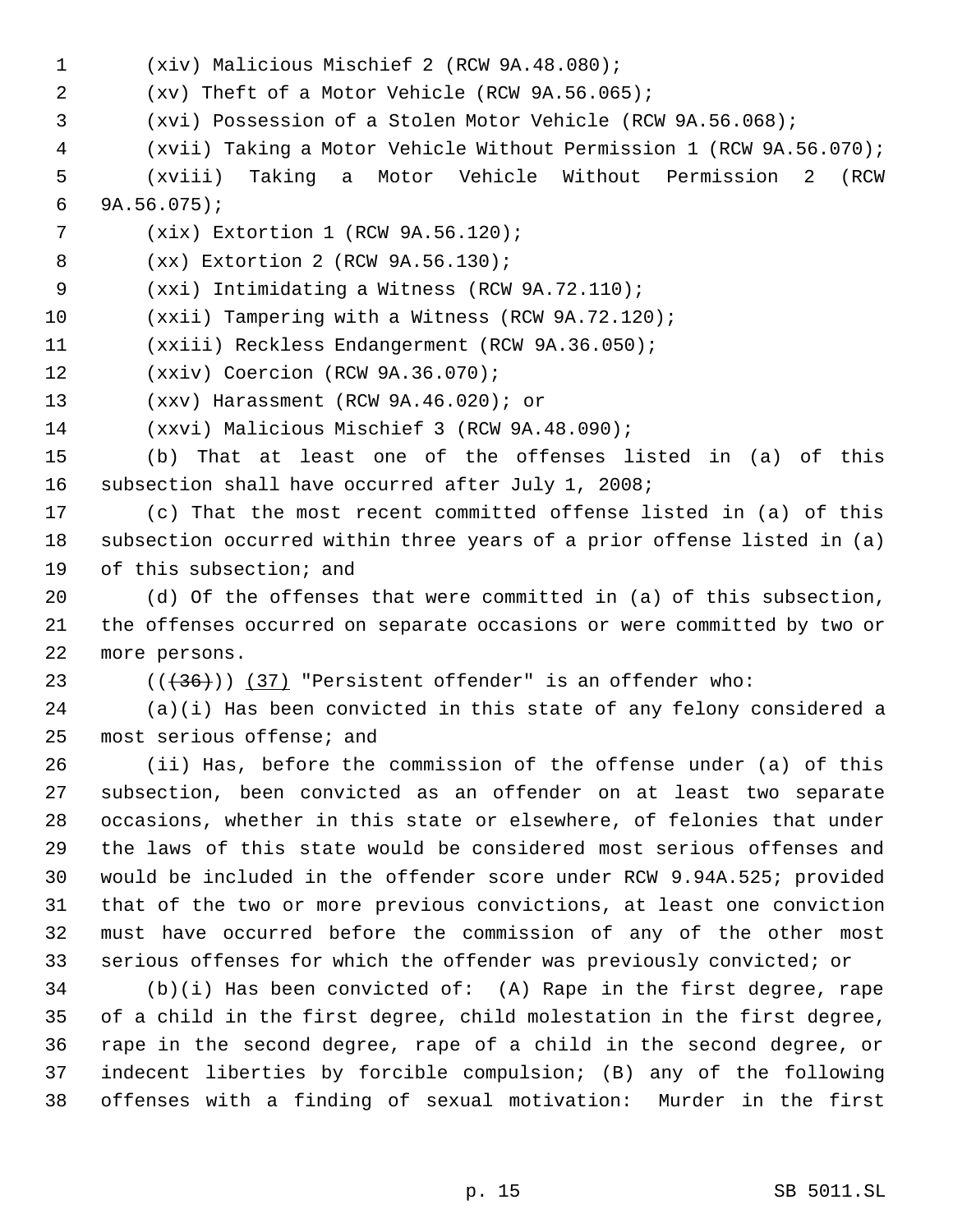degree, murder in the second degree, homicide by abuse, kidnapping in the first degree, kidnapping in the second degree, assault in the first degree, assault in the second degree, assault of a child in the first degree, assault of a child in the second degree, or burglary in the first degree; or (C) an attempt to commit any crime listed in this 6 subsection  $((+36))$   $(37)(b)(i)$ ; and

 (ii) Has, before the commission of the offense under (b)(i) of this subsection, been convicted as an offender on at least one occasion, whether in this state or elsewhere, of an offense listed in (b)(i) of this subsection or any federal or out-of-state offense or offense under prior Washington law that is comparable to the offenses listed in (b)(i) of this subsection. A conviction for rape of a child in the first degree constitutes a conviction under (b)(i) of this subsection only when the offender was sixteen years of age or older when the offender committed the offense. A conviction for rape of a child in the second degree constitutes a conviction under (b)(i) of this subsection only when the offender was eighteen years of age or older when the offender committed the offense.

 $((+37))$   $(38)$  "Predatory" means: (a) The perpetrator of the crime was a stranger to the victim, as defined in this section; (b) the perpetrator established or promoted a relationship with the victim prior to the offense and the victimization of the victim was a significant reason the perpetrator established or promoted the relationship; or (c) the perpetrator was: (i) A teacher, counselor, volunteer, or other person in authority in any public or private school and the victim was a student of the school under his or her authority or supervision. For purposes of this subsection, "school" does not include home-based instruction as defined in RCW 28A.225.010; (ii) a coach, trainer, volunteer, or other person in authority in any recreational activity and the victim was a participant in the activity under his or her authority or supervision; (iii) a pastor, elder, volunteer, or other person in authority in any church or religious organization, and the victim was a member or participant of the organization under his or her authority; or (iv) a teacher, counselor, volunteer, or other person in authority providing home-based instruction and the victim was a student receiving home-based instruction while under his or her authority or supervision. For purposes of this subsection: (A) "Home-based instruction" has the same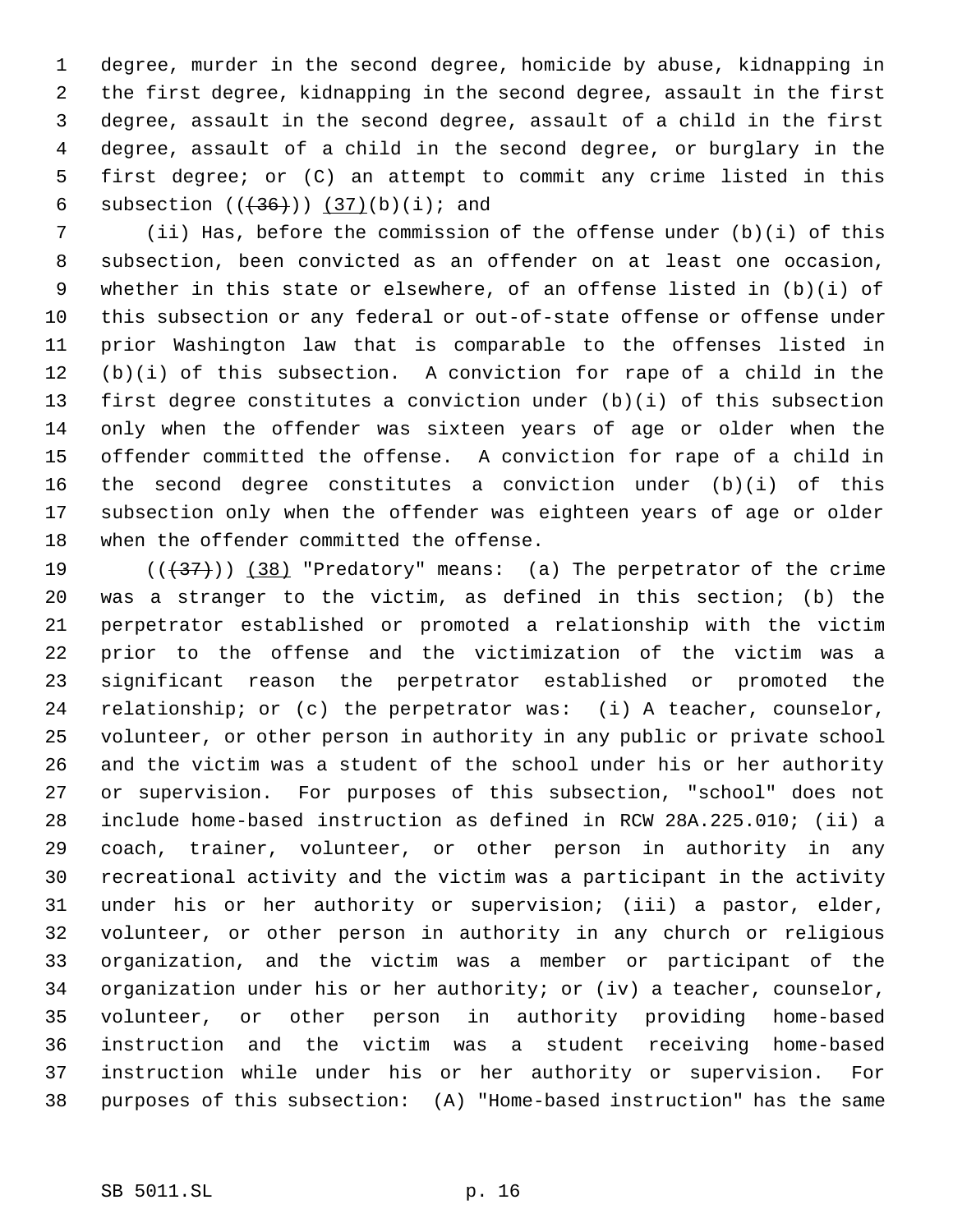meaning as defined in RCW 28A.225.010; and (B) "teacher, counselor, volunteer, or other person in authority" does not include the parent or legal guardian of the victim.

 (((38))) (39) "Private school" means a school regulated under chapter 28A.195 or 28A.205 RCW.

 $((+39))$   $(40)$  "Public school" has the same meaning as in RCW 28A.150.010.

8 (( $(40)$ )) (41) "Repetitive domestic violence offense" means any:

 (a)(i) Domestic violence assault that is not a felony offense under RCW 9A.36.041;

 (ii) Domestic violence violation of a no-contact order under chapter 10.99 RCW that is not a felony offense;

 (iii) Domestic violence violation of a protection order under chapter 26.09, 26.10, 26.26, or 26.50 RCW that is not a felony offense; (iv) Domestic violence harassment offense under RCW 9A.46.020 that

is not a felony offense; or

 (v) Domestic violence stalking offense under RCW 9A.46.110 that is not a felony offense; or

 (b) Any federal, out-of-state, tribal court, military, county, or municipal conviction for an offense that under the laws of this state would be classified as a repetitive domestic violence offense under (a) of this subsection.

 $((+41))$   $(42)$  "Restitution" means a specific sum of money ordered by the sentencing court to be paid by the offender to the court over a specified period of time as payment of damages. The sum may include both public and private costs.

27 ( $(\frac{42}{1})$ )  $\frac{43}{1}$  "Risk assessment" means the application of the risk instrument recommended to the department by the Washington state institute for public policy as having the highest degree of predictive accuracy for assessing an offender's risk of reoffense.

31  $((43))$   $(44)$  "Serious traffic offense" means:

 (a) Nonfelony driving while under the influence of intoxicating liquor or any drug (RCW 46.61.502), nonfelony actual physical control while under the influence of intoxicating liquor or any drug (RCW 46.61.504), reckless driving (RCW 46.61.500), or hit-and-run an attended vehicle (RCW 46.52.020(5)); or

(b) Any federal, out-of-state, county, or municipal conviction for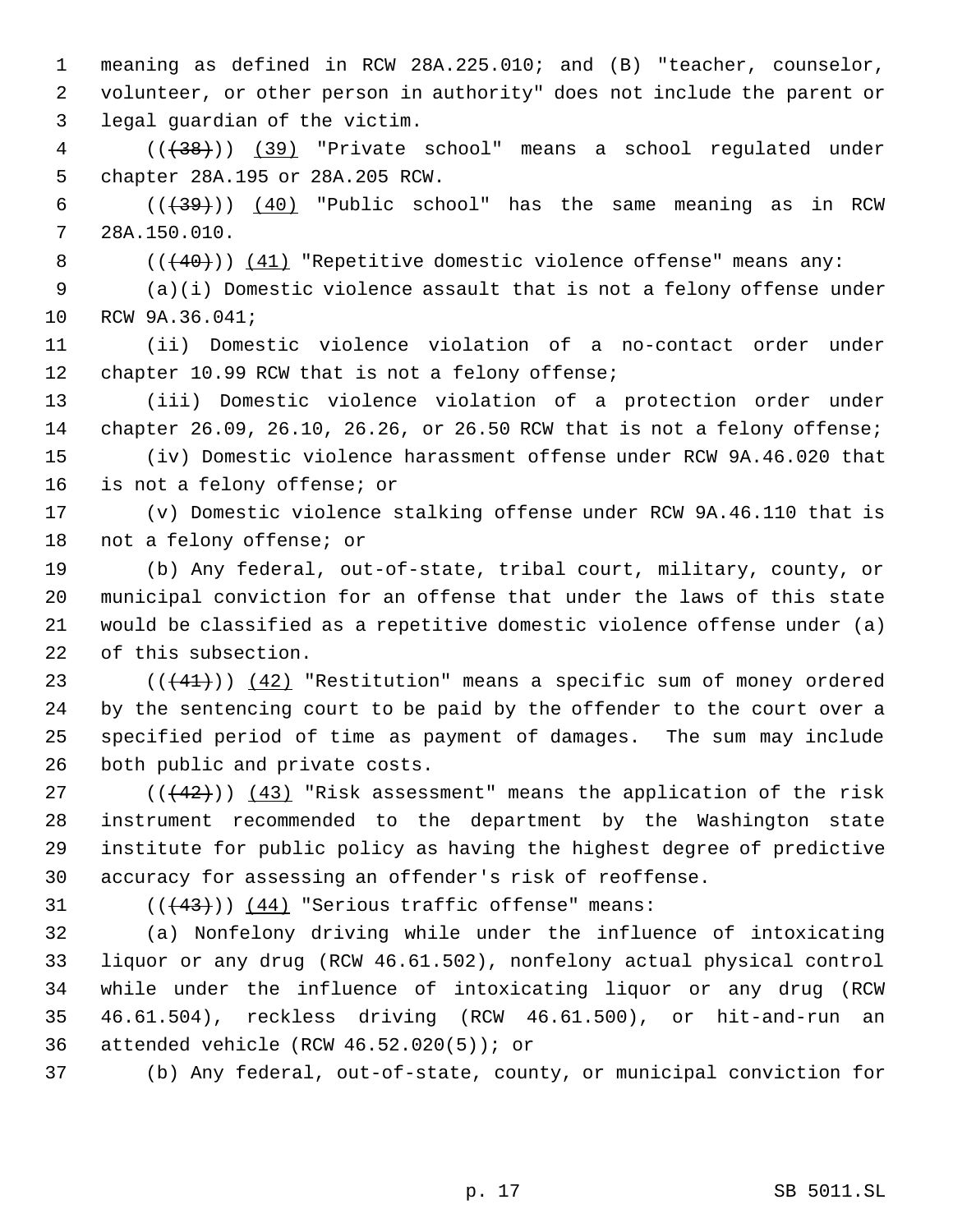- an offense that under the laws of this state would be classified as a serious traffic offense under (a) of this subsection.
- (( $(44)$ )) (45) "Serious violent offense" is a subcategory of violent offense and means:
- (a)(i) Murder in the first degree;
- (ii) Homicide by abuse;
- (iii) Murder in the second degree;
- 8 (iv) Manslaughter in the first degree;
- (v) Assault in the first degree;
- 10 (vi) Kidnapping in the first degree;
- (vii) Rape in the first degree;
- (viii) Assault of a child in the first degree; or

 (ix) An attempt, criminal solicitation, or criminal conspiracy to 14 commit one of these felonies; or

 (b) Any federal or out-of-state conviction for an offense that under the laws of this state would be a felony classified as a serious violent offense under (a) of this subsection.

18  $((+45))$  (46) "Sex offense" means:

 (a)(i) A felony that is a violation of chapter 9A.44 RCW other than RCW 9A.44.132;

(ii) A violation of RCW 9A.64.020;

 (iii) A felony that is a violation of chapter 9.68A RCW other than RCW 9.68A.080;

 (iv) A felony that is, under chapter 9A.28 RCW, a criminal attempt, criminal solicitation, or criminal conspiracy to commit such crimes; or

 (v) A felony violation of RCW 9A.44.132(1) (failure to register) if the person has been convicted of violating RCW 9A.44.132(1) (failure to register) on at least one prior occasion;

 (b) Any conviction for a felony offense in effect at any time prior to July 1, 1976, that is comparable to a felony classified as a sex offense in (a) of this subsection;

 (c) A felony with a finding of sexual motivation under RCW 9.94A.835 or 13.40.135; or

 (d) Any federal or out-of-state conviction for an offense that under the laws of this state would be a felony classified as a sex offense under (a) of this subsection.

37  $((46))$   $(47)$  "Sexual motivation" means that one of the purposes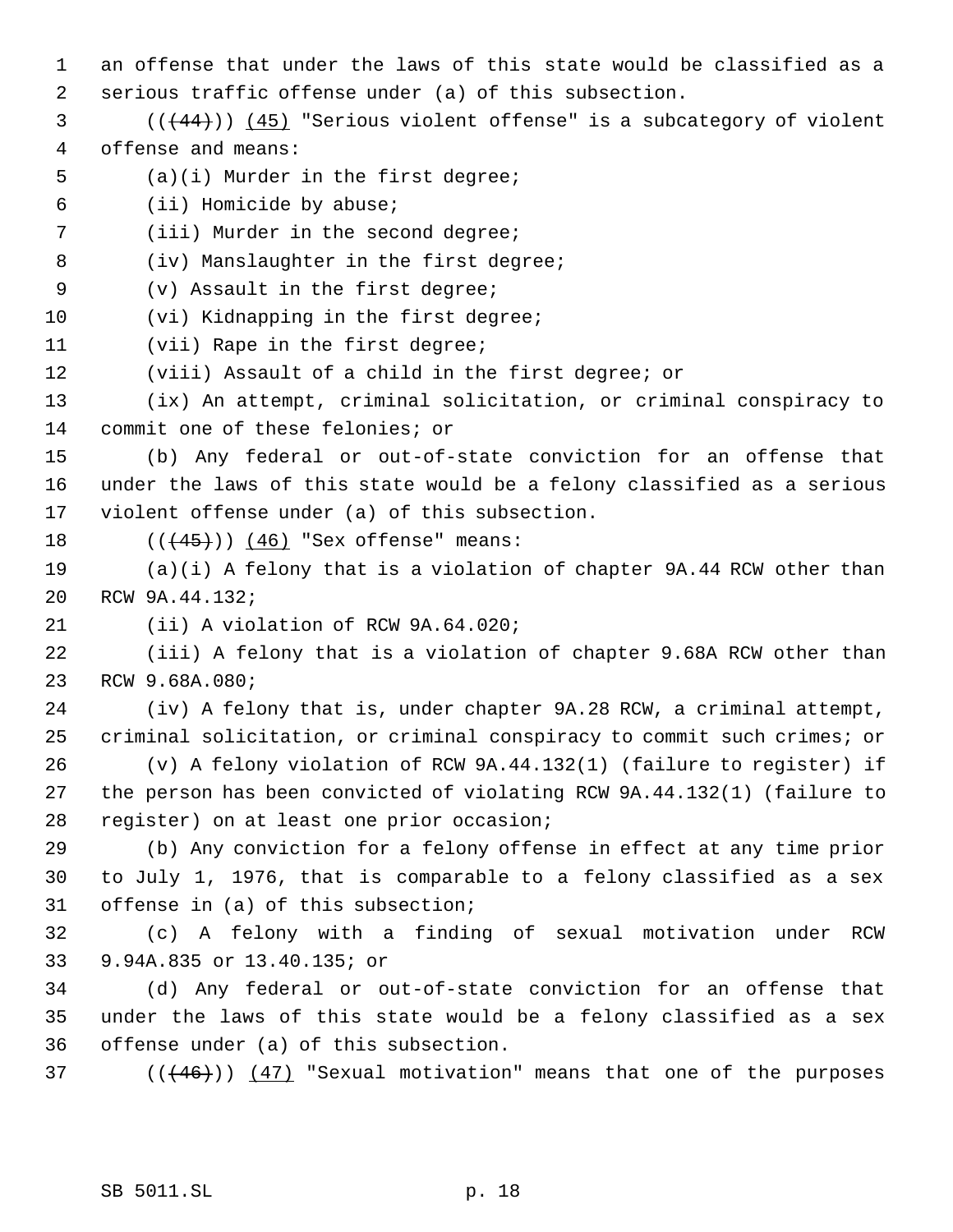for which the defendant committed the crime was for the purpose of his or her sexual gratification.

3  $((447))$  (48) "Standard sentence range" means the sentencing court's discretionary range in imposing a nonappealable sentence.

5 (( $(48)$ )) (49) "Statutory maximum sentence" means the maximum length of time for which an offender may be confined as punishment for a crime as prescribed in chapter 9A.20 RCW, RCW 9.92.010, the statute defining the crime, or other statute defining the maximum penalty for a crime.

9 (( $\left(\frac{49}{1}\right)$ ) (50) "Stranger" means that the victim did not know the offender twenty-four hours before the offense.

11 (( $(50)$ )) (51) "Total confinement" means confinement inside the physical boundaries of a facility or institution operated or utilized under contract by the state or any other unit of government for twenty-four hours a day, or pursuant to RCW 72.64.050 and 72.64.060.

15 (((51)) (52) "Transition training" means written and verbal instructions and assistance provided by the department to the offender during the two weeks prior to the offender's successful completion of the work ethic camp program. The transition training shall include instructions in the offender's requirements and obligations during the offender's period of community custody.

 $(1$   $(1, 52)$ )  $(53)$  "Victim" means any person who has sustained emotional, psychological, physical, or financial injury to person or property as a direct result of the crime charged.

24  $((\overline{53}))(\overline{54})$  "Violent offense" means:

(a) Any of the following felonies:

 (i) Any felony defined under any law as a class A felony or an attempt to commit a class A felony;

 (ii) Criminal solicitation of or criminal conspiracy to commit a class A felony;

(iii) Manslaughter in the first degree;

(iv) Manslaughter in the second degree;

(v) Indecent liberties if committed by forcible compulsion;

(vi) Kidnapping in the second degree;

(vii) Arson in the second degree;

(viii) Assault in the second degree;

(ix) Assault of a child in the second degree;

(x) Extortion in the first degree;

(xi) Robbery in the second degree;